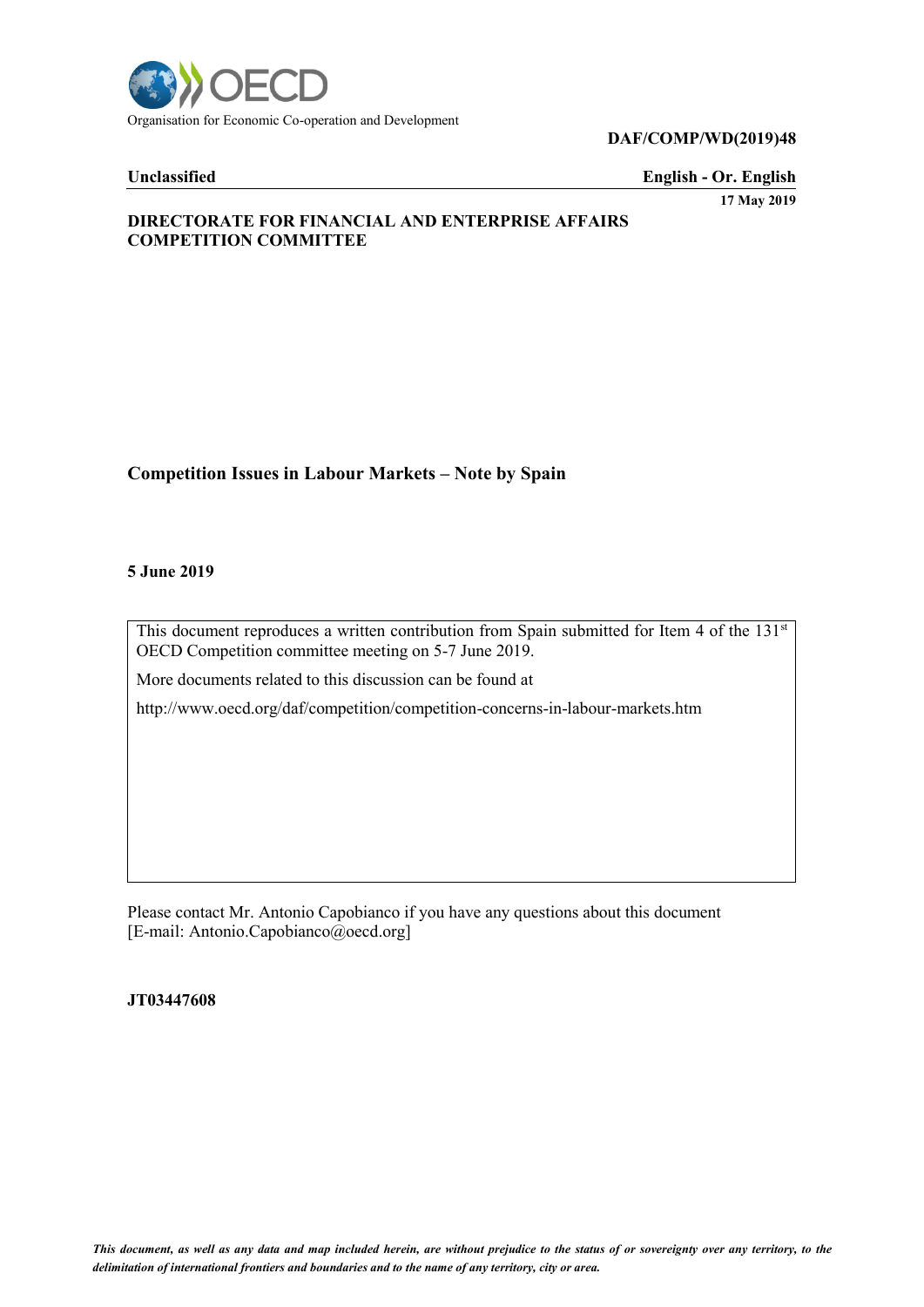# *Spain*

## **1. Introduction**

1. The Spanish Competition Authority is aware of the demands for reform from the perspective of competition being asserted in social debate in recent years, primarily because indicators of economic growth for most developed countries are not associated with a pattern of wage increases. This translates into a decline in the contribution of income from work to GDP and an increase in inequality in those countries. Whatever the reasons for the slowdown in wage growth and the resulting impact on the public interest, one underlying element in most analyses is that the problem is due to a lack of competition among companies. Furthermore, they more or less openly propose fighting the concentration of economic power as a solution.

2. The question now arises whether competition authorities will be capable of expanding their focus to incorporate concentration in labour markets. Incorporating this new approach is certainly no simple matter, because it should not be forgotten that, a priori, for the conduct of a monopsonist with a dominant position in the labour market to be considered anticompetitive, and therefore, pursued by a competition authority, it must be possible to demonstrate the negative impact of said conduct on competition.

3. Generally, in the sphere of Spanish competition, no cases have been submitted which involve a concentration of employment demand power (or of purchasing employment) or in a certain entity in relation to a reference market made up of providers of work (workers).

4. The CNMC (National Commission on Markets and Competition) has studied cases of collusive conduct restricting competition, and therefore prohibited by Article 1 of Act 15/2007, of 3 July, on the Defence of Competition (LDC) and, as applicable, by Article 101 of the Treaty on the Functioning of the European Union (TFEU), which included among such actions agreements whose aim was to restrict competition in the labour market.

5. It is necessary to bear in mind that such conduct is markedly objective in nature: it is enough for the conduct to have the ability to distort or falsify competition for it to be illegal. Therefore, it is not necessary to demonstrate the impact on the market, which has eliminated the need to conduct any research on the affected labour market. It should also be noted that in none of the cases analysed did the agreements reached or the exchanges of commercially sensitive information exclusively contain aspects relating to the company's workforce or its conditions of employment. Instead, these were incorporated into broader and more complex agreements that included other strategic variables such as prices, market segmentation strategies, division of tenders, etc.

6. Other common characteristics of these agreements are, firstly, that they are usually informal or verbal in nature and that the evidence uncovered consists of reference to the same, and secondly, that they are preceded by friction in the labour market shared by the companies that reach said agreements, such as problems recruiting workers, risk of industrial unrest, very specific jobs with the need for ongoing professional development in certain areas, etc.

7. Regarding to collective bargaining and competition, it is necessary to qualify that the cases to which we refer below in relation to trade unions are rather a special case of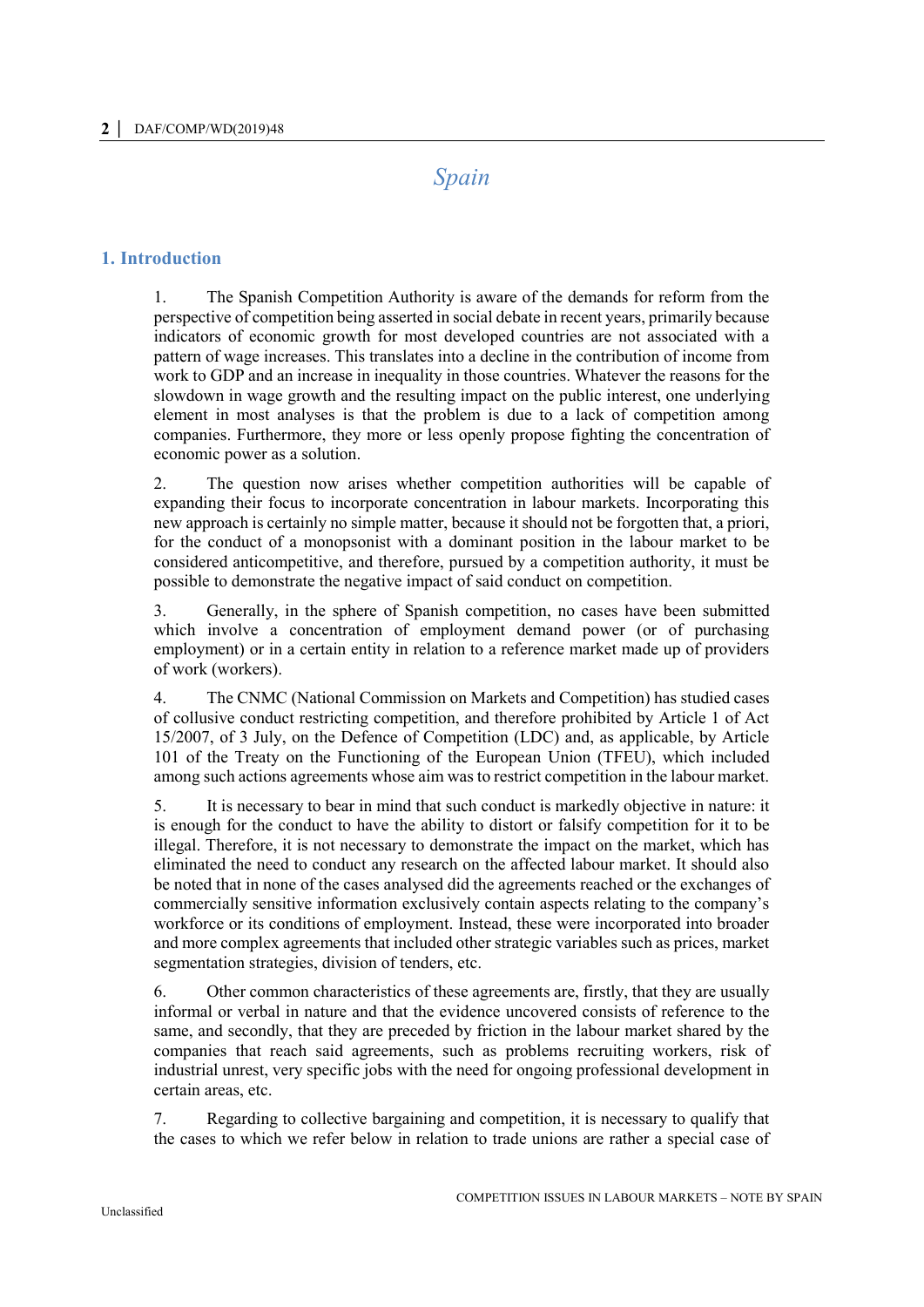'oligopoly of labour supply' for very particular markets in Spain related to Puertos del Estado (operator of state-owned ports), in which a highly concentrated supply of workers, represented by trade union entities and with a strong protectionist tradition in the sector, attempts to impose anticompetitive conditions on the companies that hire their members.

8. The CNMC has addressed some competition issues in labour markets with advocacy instruments such as reports and market studies two of which are exposed below.

# **2. Labour Monopsony Power: Enforcement of competition law in relation to employers' monopsony power.**

9. Specifically, in actions taken by the Spanish Competition Authority against cartels, two types of actions restricting competition have been identified in the sphere of labour, with the effect of creating a labour monopsony by means of a cartel:

### **2.1. No-Poaching agreements.**

10. These agreements were analysed in the following cases**: S/0120/08 Transitarios**<sup>1</sup> and **S/0086/08 Peluquería Profesional**, <sup>2</sup> both cases originating from a leniency application and both resulting in the companies involved being charged with one single and continuous infringement, constituting a cartel.

11. The first cartel included no-poaching agreements between the companies involved in that cartel, which for a substantiated period of eight years coexisted with other agreements on rate increases, common strategy to pass on direct costs to customers and price increases for a certain range of customers.

12. In the second cartel, the companies involved exchanged present and future commercial information of various types, along with information relating to the pay for salespeople (fixed and variable), commissions and daily expense allowances for each employee and number of employees. A so-called gentlemen's agreement to not recruit their salespeople (sales staff) was also uncovered.

13. The Spanish Competition Authority considers agreements regarding employee hiring to be a competitive strategy with an impact on costs and margins, with the same depressive effect on the market as price agreements, replacing free and individual business autonomy in adopting certain decisions with a sort of pact, with the ability to falsify competition.

#### 14. This was indicated in the 31 July 2010 decision in case **S/0120/08 Transitarios**:

*'The fact that companies can steal employees from each other will do nothing but raise their market value, which generates a cost increase, in this case labour costs, in addition to the disruption in the company's production processes which the unexpected loss of an employee may cause, even more so the more skilled and strategic to the organization they are. Therefore, this agreement is necessarily closely related to cost increases and their impact on margins.'* 

 $\overline{a}$ 

<sup>&</sup>lt;sup>1</sup> Decision of 31 July 2010, available at [https://www.cnmc.es/expedientes/s012008.](https://www.cnmc.es/expedientes/s012008)

<sup>&</sup>lt;sup>2</sup> Decision of 2 March 2011, available at  $\frac{https://www.cnmc.es/expedientes/s008608.}{https://www.cnmc.es/expedientes/s008608.}$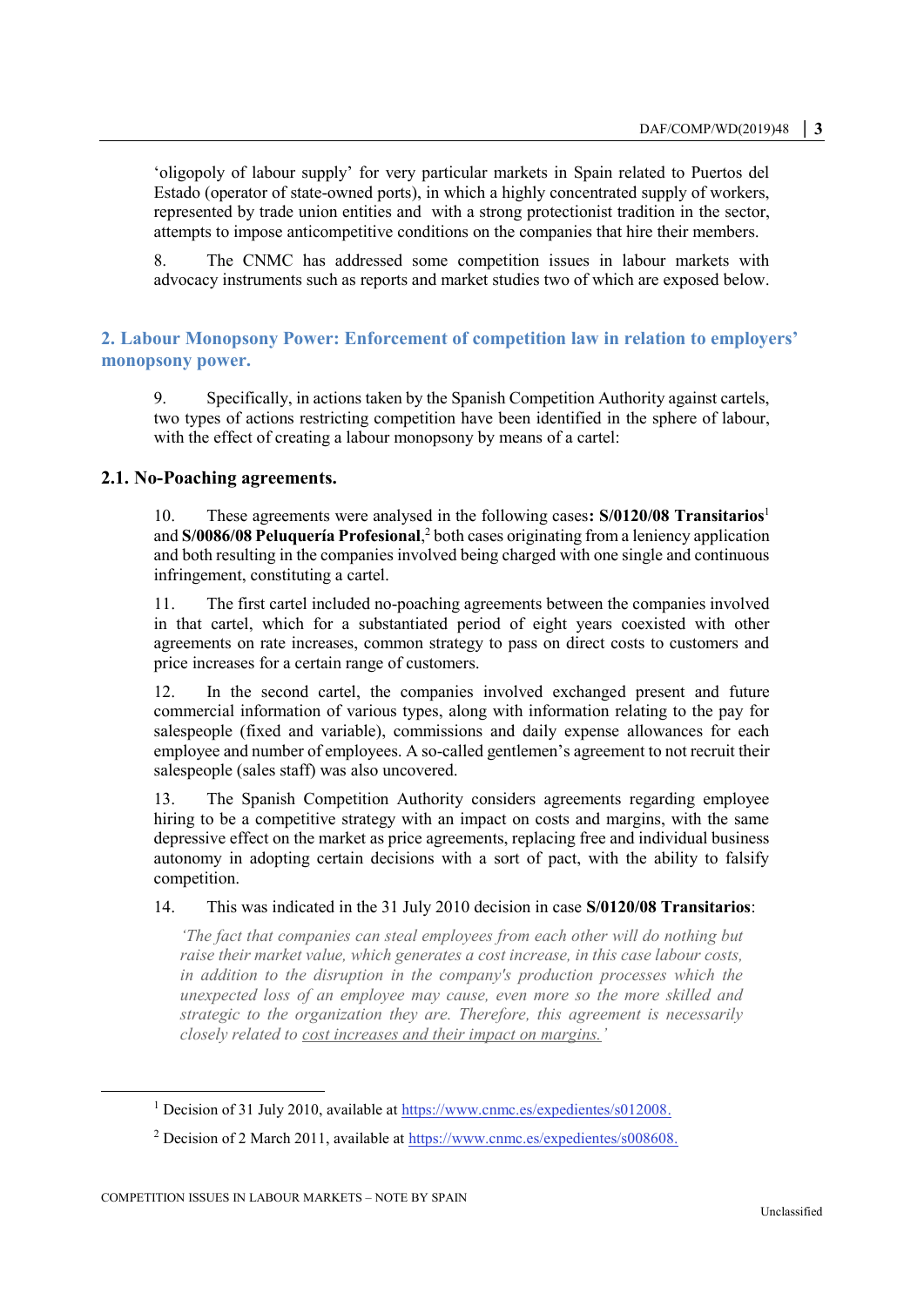#### 15. It also recognizes that such actions have a negative impact on the employee's negotiating capacity and their remuneration. Said decision states:

*'This coordinated action makes it possible, at the least, to begin from a better negotiating position with customers than would have been possible in the absence of the agreement, under normal competition. This is also potentially applicable to workers in the case of the no-poaching pact … The risk that a competitor could take your employees gives the latter greater negotiating capacity and the capacity to demand more attractive remuneration, appropriate to the demand for this worker in the marketplace. If it is agreed that there will be no recruitment or that this will not take place without consent, workers lose negotiating capacity, which impacts their remuneration.'* 

16. In this decision, the Spanish Competition Authority does not accept that a nopoaching pact is not anticompetitive in nature based the argument that it does not entail uniformity of conditions of trade, given that it considers it to be an input on which influence is placed in order to reduce competition between the companies involved in the cartel, so that:

*'Hiring workers is a parameter of competition among companies, given that the job factor is necessarily an input for the business activity, and the intent and effect of the pact reached are to reduce competition among the cartelized companies in acquiring this input. In addition, the pact is also liable to affect the conditions of said input to the detriment of workers.'* 

17. Insofar as a no-poaching agreement affects the prices of the input in question (wages), reducing them or eliminating uncertainty about the price of that input for competitors, the Spanish Competition Authority has interpreted the definition of 'pricefixing practices' broadly to include other less obvious activities, but which have the same aim of limiting said competition, and interprets the definition of cartel in Additional Provision 4 of the LDC in the following way in its 2 March 2011 decision, case **S/0086/08 Peluquería Profesional**:

*'In the second element of the definition of cartel, "price-fixing, fixing production or sales quotas, dividing up markets, including fraudulent bidding, or the restriction of imports or exports," from which it is obvious that the legislator did not wish to include only the most obvious types of the practices listed, as "pricefixing" can be undertaken in very different ways and effective regulations in defence of competition must be able to encompass not only the clearest types of price-fixing (such as plain and simple setting of retail prices), but also more or less subtle agreements and practices which are intended to limit competition in prices. Therefore, the CNC Council considers that the substantiated practices can be classified as a cartel in the sense of AP 4 of the LDC, given that their aim was to restrict price competition, quantities and other competitive variables equivalent to price-fixing.'*

18. Although it is not necessary an analysis of the effects of this conduct that constitutes an infringement under Article 1 LDC and 101 TFEU, in this decision the CNMC recognizes consequences of a no-poaching agreement exceeding the LDC infringements, affecting the free movement of workers:

*'The severity of the substantiated facts is unavoidable, demonstrating how the meetings were utilized … agreeing to exchange commercially sensitive information, eliminating any uncertainty in their operations in the marketplace with regard to*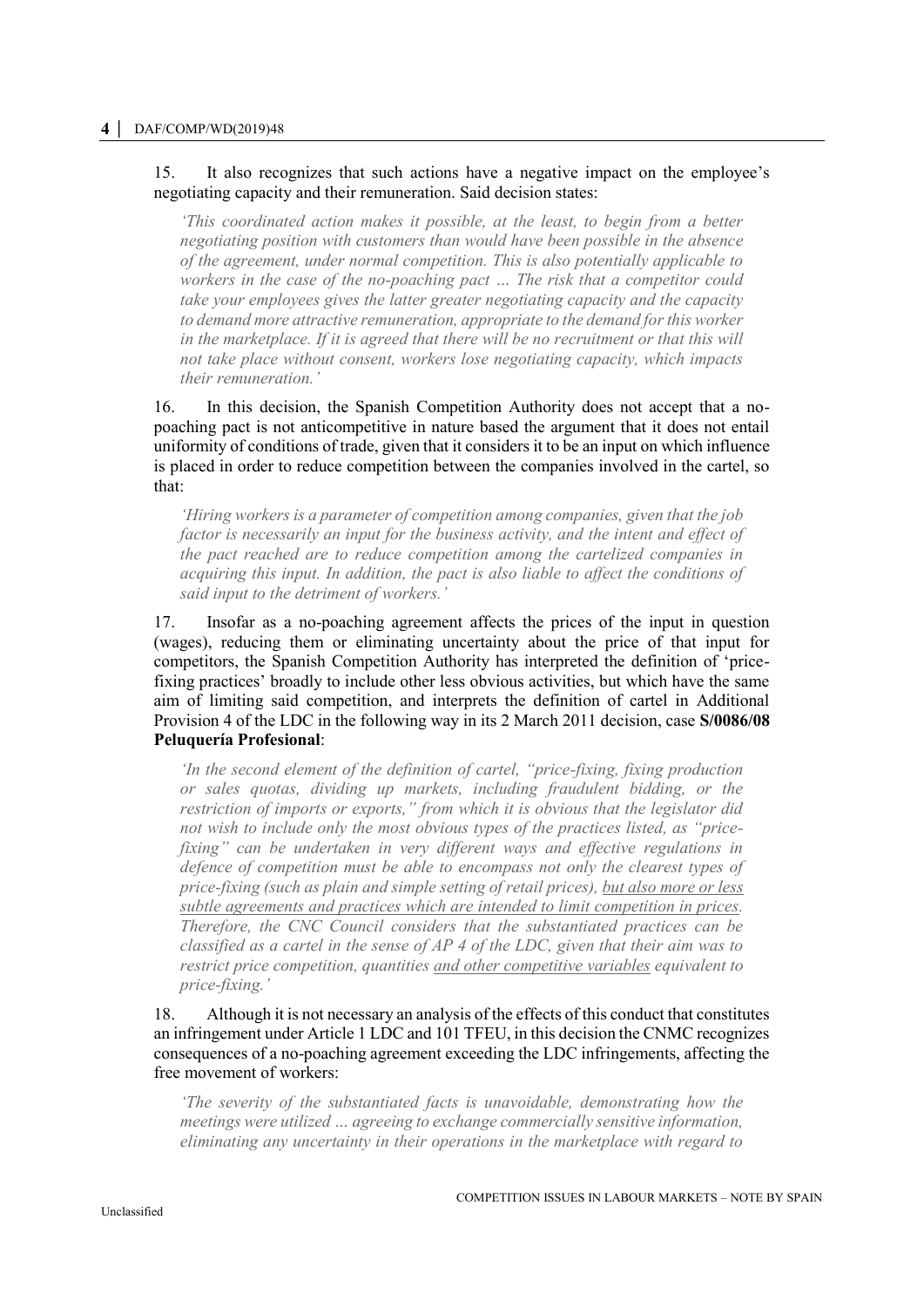*the actions of their main competitors, and agreeing on a no-poaching pact. Therefore, the consequences exceed the infringements of the LDC, as this represents a limitation on the free movement of their workers.'*

#### **2.2. Agreements fixing conditions of employment for workers.**

19. These are agreements that increase the 'purchasing power of employment' turning the companies in the cartel, in practice, into 'a single employer'. They also come under the prohibition established in articles 1 LDC and 101 TFEU, as they agree on uniform conduct with regard to different strategic variables, such as the employment conditions of their workers. Case S/DC/0612/17 Montaje y Mantenimiento Industrial (still in proceedings) is highly descriptive of the complexity and scope of these agreements, fixing not only wages by employee category (that as well), but also what they call 'administration time', including base salary, overtime, expense allowances, prorated training expenses, supplementary payments, bonuses for safety conditions on the job, etc.

#### **2.3. Conclusions**

20. These agreements are harmful to workers because they increase the purchasing power of employers, in the form of both fixing conditions of employment and no-poaching agreements cannot but be anticompetitive. Nevertheless, this fact should be specified more forcefully in competition regulations in order to facilitate express decisions on these aspects. Lastly, it should be mentioned that there has been no case of labour monopsony in the area of concentration oversight that has required the study of reference labour markets.

# **3. COLLECTIVE BARGAINING AND RIGHT TO COMPETITION: Limits of competition regulations with regard to the power of the labour market.**

21. The CNMC has had the occasion to handle, in various cases, aspects that directly or indirectly affect the labour market. Those which it has handled have involved, in particular, considering trade unions to be economic operators, applying the rules of competition to agreements resulting from collective bargaining, and their possible collusive nature, sanctioning those cases for infringement of Article 1 LDC and, if applicable, Article 101 TFEU, due to the fact that they include restrictions on competition in the labour market, among other things. In its decisions, the CNMC has consistently maintained that, notwithstanding the regulated nature of the labour market and the special protection enjoyed by workers' rights, agreements resulting from collective bargaining are subject to the legal system as a whole, including the rules of competition, and they may be considered agreements between companies, which may restrict free competition. Therefore, following recorded case law<sup>3</sup>, the CNMC concludes that collective agreements are not

<sup>&</sup>lt;sup>3</sup> The EU Court of Justice has already stated that agreements entered into within the context of collective bargaining between management and labour, intended to improve employment and working conditions, should not be considered included, in view of their nature and object, within the scope of application of Article 101 TFEU paragraph 1. [Albany judgement, paragraph 60; Brentjens', paragraph 57; and Drijvende Bokken, paragraph 47; judgements of 12 September 2000, Pavlov and Others, C-180/98 to C-184/98; and 21 September 2000, van der Woude, C-222/98, paragraph 22.] Therefore, a contrario sensu, if these requirements are not met, they are included in the scope of application of Article 101 TFEU paragraph 1.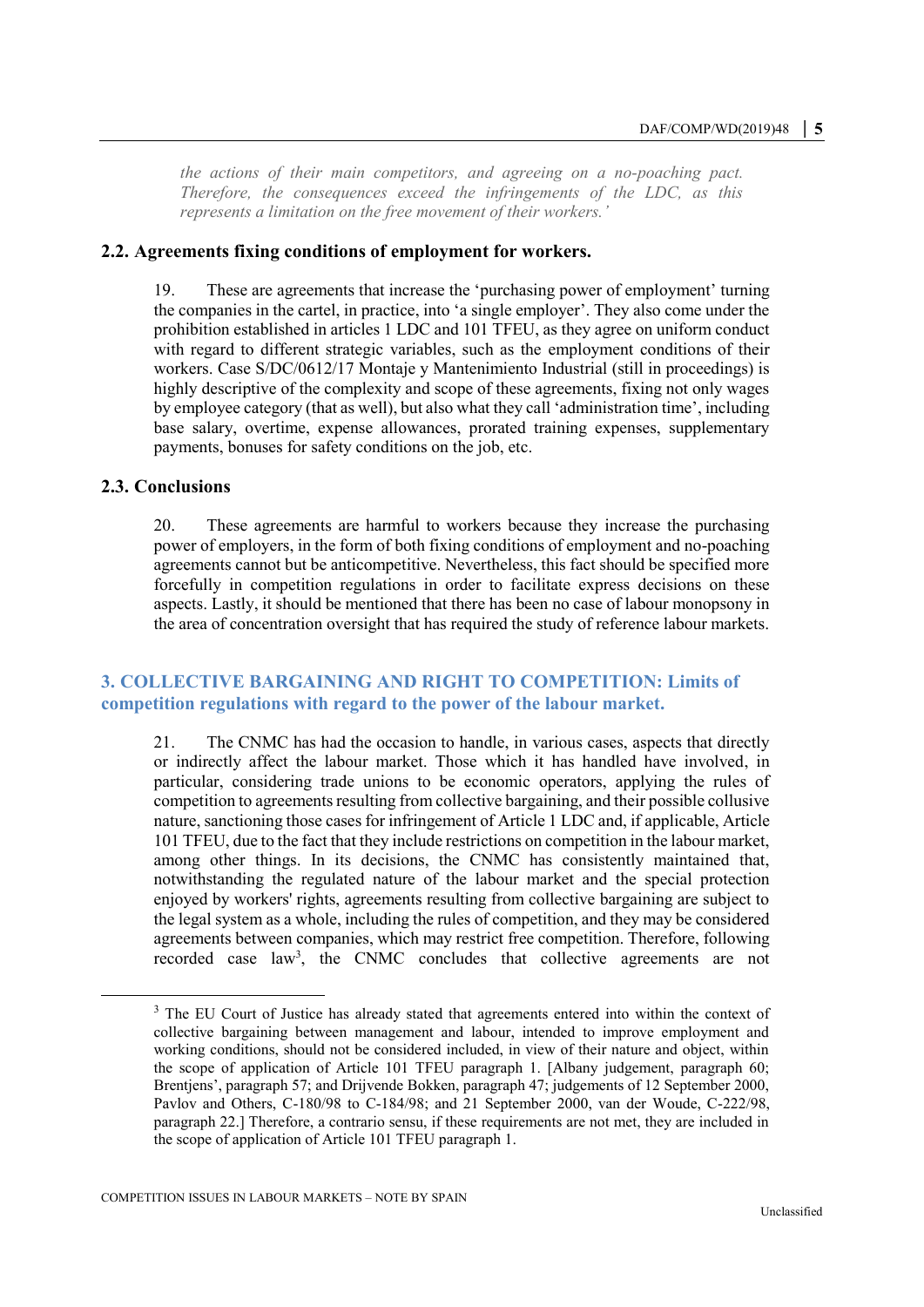#### **6 │** DAF/COMP/WD(2019)48

unconditionally and absolutely excluded from application of LDC. However, the rules of competition are applied by the CNMC, case-by-case, and contingent on compliance with the minimum requirements, established by national and community case law (in the wellknown *Viking* and *Albany* judgements). That is to say, in order to safeguard recognition of the fundamental right to collective bargaining and to be able to exclude collective agreements from application of the rules of competition, it is necessary for the agreements not only to be such in nature, but also to regulate the matters inherent to them.

22. Therefore, all that which exceeds or does not comply with these two determining factors will enable the competition authority to undertake their analysis and apply, if appropriate, the rules of competition.

23. In fact, the CNMC conducts this analysis in several of its decisions, stating an opinion on the different aspects related to the labour market, but always from the perspective of the rules of competition and safeguarding the legitimacy befitting the labour authorities.

24. The main conclusions are discussed below.

#### **3.1. Trade unions as economic operators:**

25. Given the broad concept of company that holds in the sphere of competition, when the actions of trade unions exceed union representation, affecting other spheres or activities, the provision of goods and services, their status as economic operator cannot be denied and it is possible to analyse whether their actions infringe the rules of free competition<sup>4</sup>.

26. This appears in the decisions of the Spanish authority in the following cases:

- S/377/96 Pan de Barcelona (Bread of Barcelona), confirmed by the 10 September 2010 judgement of the Spanish National Court.
- S/506/00 Transporte Mercancía Vizcaya (Vizcaya goods transport).
- $\bullet$  S/2805/07 Empresas estibadoras (Cargo-handling companies). In its decision,<sup>5</sup> it is indicated that **'***without prejudice to the preceding, the concept of company in the sphere of competition is very broad and encompasses any entity which engages in an economic activity, regardless of its legal status or its method of financing, as the Albany judgement indicates in point 77, referring to the repeated case law of the CJEU. Therefore, although it is not necessary to give an opinion on the classification of trade unions as companies for the rules of competition to apply to an agreement, it may be said that in certain circumstances and under certain conditions, trade unions may be responsible for their involvement as necessary collaborators in introducing restrictions on competition into the markets.***'**

 $\overline{a}$ 

<sup>&</sup>lt;sup>4</sup> In the 4 May 2010 judgement of the Spanish National Court (case S/2805/07 EMPRESAS ESTIBADORAS): '*Both this Court and the Supreme Court have ruled on the circumstance that any economic agent is subject to the Defence of Competition regulations, with reference to any actor operating in the marketplace, including the public administrations themselves.*'

<sup>&</sup>lt;sup>5</sup> Confirmed by the 5 July 2013 judgement of the Spanish National Court and made final by the 8 March 2016 judgement of the Spanish Supreme Court.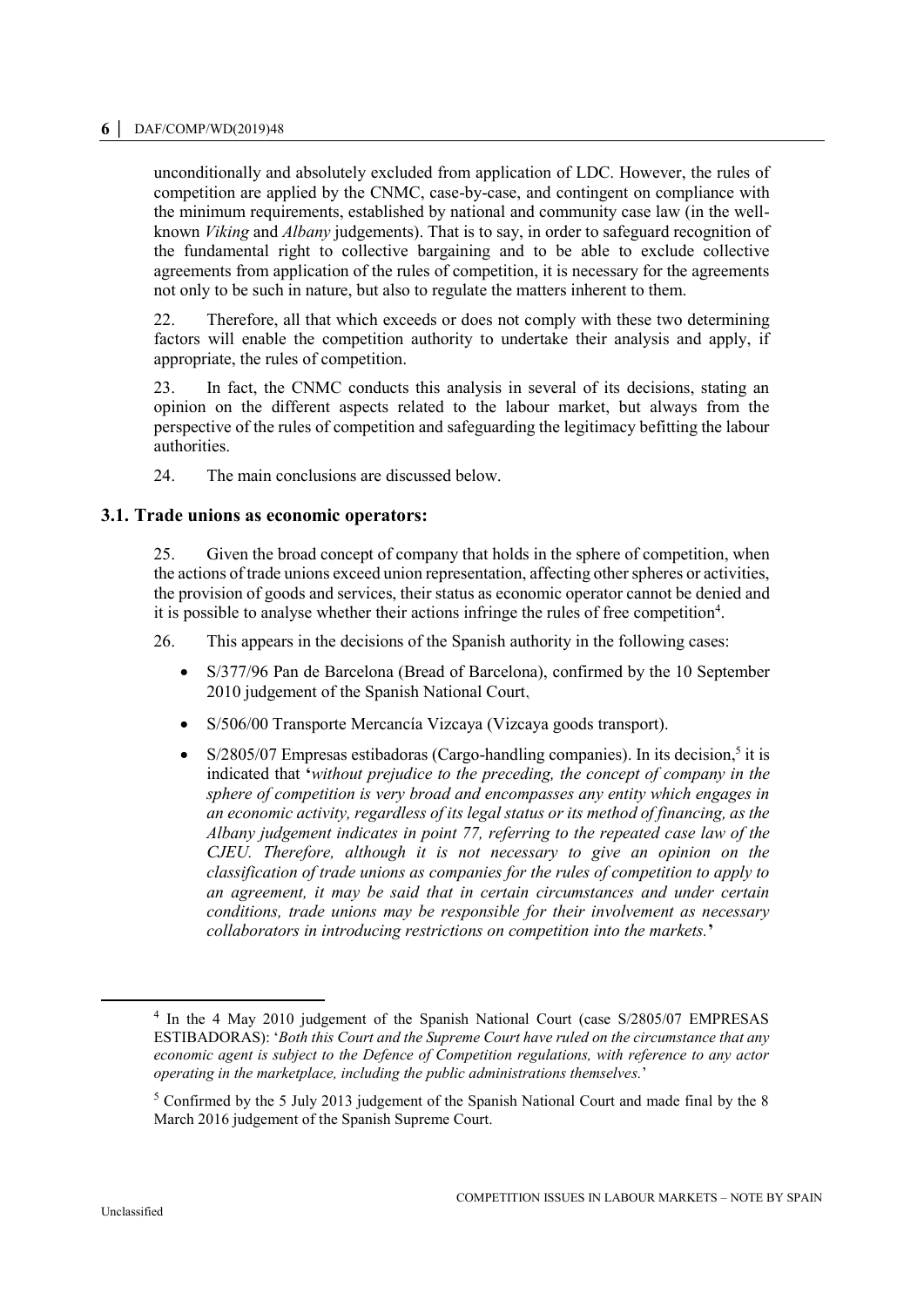# **3.2. Application of the LDC to collective agreements:**

27. Agreements resulting from collective bargaining are agreements between competitors and in this regard, they involve aspects, which restrict competition. Although their aim of protecting workers constitutes a fundamental right, which can, in theory, justify a restriction on one of the fundamental freedoms guaranteed by the Treaty, said measures must be appropriate to obtain the legitimate aim and must not go beyond what is necessary to achieve this.<sup>6</sup>

28. There is no generic prior exemption from application of the competition regulations.<sup>7</sup>

29. Consequently, the necessary protection of the objectives of social policy and the right to collective bargaining require a dual analysis of the nature and object of the controversial agreement to determine whether it is subject to the LDC. The dual filter that was established in due course in the Albany judgement (case C-67/96, STJUE of 21 September 1999).

30. Thus, collective agreements entered into in good faith between business owners and workers regarding the matters inherent to collective bargaining, such as wages and working conditions, which do not directly affect third parties or other markets, must enjoy automatic immunity with regard to examination in accordance with the competition rules.

31. However, when the agreement or settlement goes beyond these spheres, in cases where there are indications of exceeding or overstepping, a new analysis could be done, from the perspective of competition, and it would be possible to apply the LDC. This was the result in the cases in which it has been possible to analyse the agreements from the perspective of the LDC, either because they protect a fictitious collective agreement (nature) or because they overstep in their content, affecting third party companies, workers or markets.

32. Therefore, when the agreement goes beyond its inherent scope, the competition authorities, in accordance with the principles of the Albany judgement, must analyse its nature and object before deciding whether it falls under the rules of competition or it is excluded from these. And in that analysis, special attention must be paid to not only the matters covered by the agreement, but also and most especially, to whether it establishes obligations for third parties or impacts other markets in a manner not justified by the objective of the collective bargaining<sup>8</sup>.

<sup>&</sup>lt;sup>6</sup> 26 July 2018 CNMC Council decision in case S/DC/0596/16 ESTIBADORES VIGO in reference to the 11 December 2007 judgement of the Court of Justice of the European Union, preliminary ruling in Case C-438/05, International Transport Workers' Federation and Finnish Seamen's Union v. Viking Line (2007) ECLI:EU:C:2007:772.

 $^7$  Albany judgement (case C-67/96, STJUE of 21 September 1999).

<sup>&</sup>lt;sup>8</sup> 24 September 2009 decision of the Council of the National Commission on Competition, case S/2805/07 Empresas estibadoras, confirmed by the 5 July 2013 judgement of the Spanish National Court and made final by the 8 March 2016 judgement of the Spanish Supreme Court.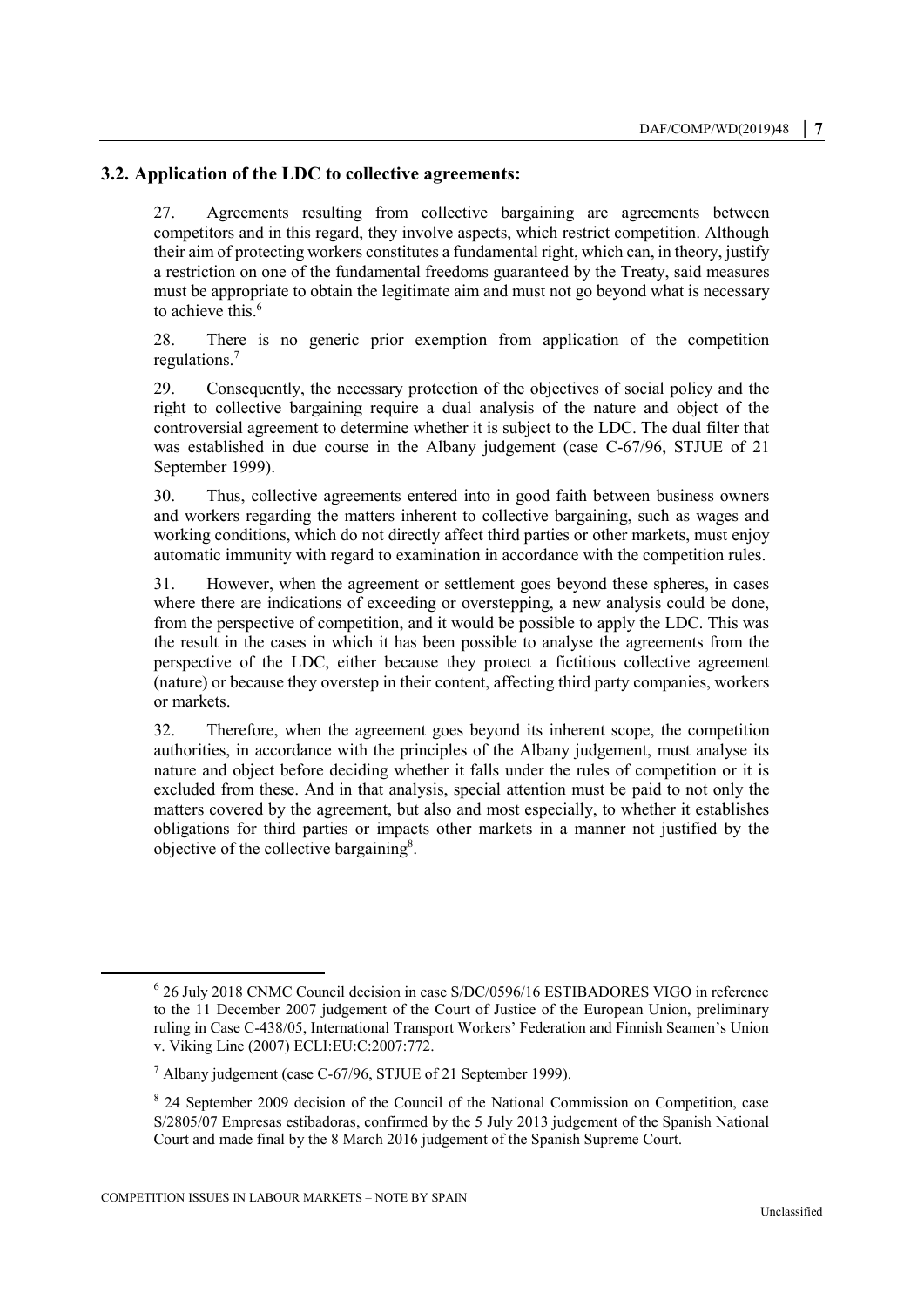#### **8 │** DAF/COMP/WD(2019)48

# **3.3. Cases in which the LDC is applicable:**

# *3.3.1. Fixing conditions of trade. Maintaining the legal reserve in an industry undergoing deregulation:*

- S/2805/07 Empresas estibadoras (Cargo-handling companies**).** Final decision by the 8 March 2016 judgement of the Spanish Supreme Court, which states that the agreement in question, in its content, goes beyond the strictly labour context of collective agreements, by extending its subjective and functional scope of application, including complementary activities performed by non-cargo handling companies and by affecting workers not part of this type of company. Therefore, it is unquestionable that the legality of the aforementioned Agreement IV can also be judged from the perspective of the right to competition, when it includes clauses whose object is to restrict competition in the complementary port services market, which affects all ports of public interest, to the benefit of the cargo-handling companies.
- S/DC/0596/16 Estibadores Vigo (Vigo Dockers). An assessment was done of three agreements which get round the deregulation introduced (i) two of them maintain the legal reserve (i) another agreement permits free recruitment only in cases where demand exceeds the workforce of the SAGEP (port docker management limited company), limited to maximum number of workers (appealed before the Court).

# *3.3.2. Limitation on production, distribution, technical development or investments:*

 S/377/96 Pan de Barcelona (Bread of Barcelona). This was deemed a group agreement to determine who manufactures and what product they manufacture, limiting commercial freedom, and that it had nothing to do with regulating relations between company and workers.

# *3.3.3. Price-fixing/recommendation*

- S/506/00 Transporte Mercancía Vizcaya (Vizcaya goods transport). S/607/06 Ayudas a domicilio (In-home help).
- S/0076/08 Convenio de Contact Center (Contact centre agreement).
- S/0077/08 Convenio de Seguridad (Security agreement).

#### **3.4. Cases in which the rules of competition do not apply:**

33. S/0197/09 Convenio de seguridad (Security agreement), whose decision was overridden by the Spanish National Court: Although the then Spanish Competition Authority sanctioned this, judging the terms of the agreement to represent a barrier to entry in a highly concentrated market, by imposing the replacement of personnel with enormous costs and dissuading new companies from entering, the 29 November 2013 judgement of the Spanish National Court overrode the decision, deeming the LDC not applicable in this case:

 Because the challenged clause: 1) was agreed in the context of collective bargaining, and 2) its content relates to working conditions (replacement) which seek to guarantee the job stability of employed workers.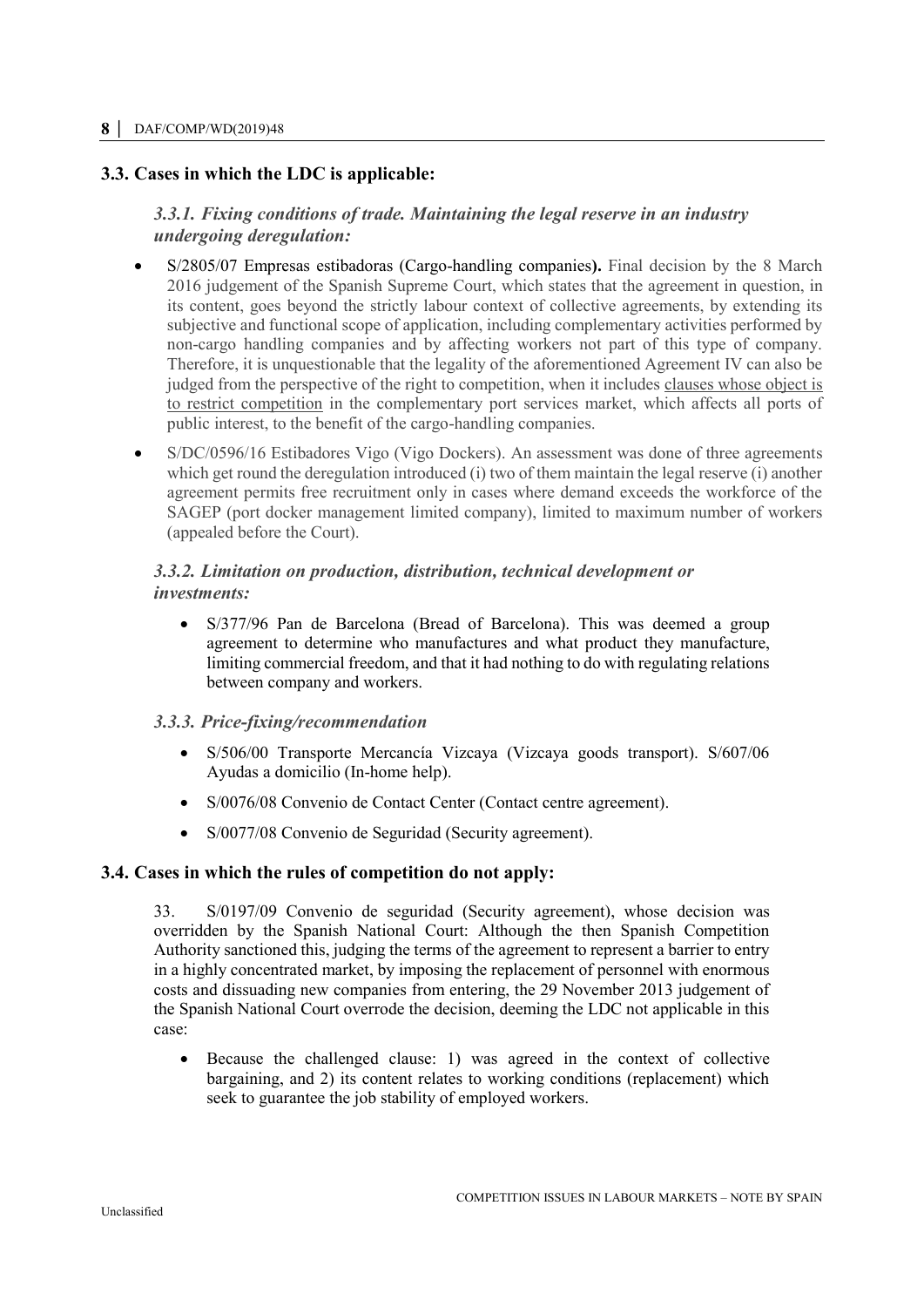It is excluded from the scope of oversight of the Spanish Competition Authority due to lack of authority and falls under the control of the legality of the agreements, which is the responsibility of labour regulation.

34. S/0398/12 Loomis Prosegur. Closed.

35. S/0090/08 Coordinadora Estatal de Trabajadores del Mar (State Coordinator of Sea Workers). Closed.

#### **3.5. Conclusions:**

36. The LDC does not apply to agreements that are by nature collective agreements, which deal with essential aspects of collective bargaining inherent to labour authorities. What is more, although they may in effect restrict competition, these cases are excluded from the scope of oversight of the competition authority, which may not undertake to analyse them.

37. The LDC does apply, and it is appropriate to conduct a competition analysis, when the agreements or actions are not covered by labour legislation (due to not being legitimate collective agreements) and they affect relations between business owners and third parties. In that case, they can be sanctioned if their aim or effect is to restrict competition.

# **4. COMPETITION ADVOCACY IN THE LABOUR MARKET**

38. Competition authorities can also use their advocacy tools in cases related to the labour market when it is suitable. The CNMC has addressed competition issues in labour markets with advocacy instruments such as reports and market studies. Below, two examples of advocacy actions related to labour conditions are exposed.

#### **4.1. The case of air traffic controllers**

39. In 2018, the CNMC published a Study on Air Traffic Services in Spain, in which it assessed the partial liberalization of these services undertaken in Spain in 2010. The liberalization covered both air traffic and training services.

40. The Study highlights the strong relationship between the labour and service markets in this sector. Considering that air traffic controllers are the main input for the provision or air traffic services, and that their training is subject to strict regulatory requirements, the efficient functioning of the labour market (supply of air traffic controllers) is indispensable for the efficient functioning of the service market (demand for air traffic controllers).

41. Act 9/2010, of April 14, opened aerodrome air traffic and training services to competition in Spain. As a result, these air traffic services have been tendered out in 18 airports and three new providers have entered the market (FerroNATS, SAERCO and INECO). Up until that point, a public monopolist, ENAIRE, provided these services. The liberalization has had a very positive effect in terms of efficiency, which has grown 60% on average, and quality, which has improved by 7% in the tendered control towers.

42. However, the process stagnated after 2011 since no other control towers have been tendered out and the liberalization has not been extended to other air traffic services, such as approach services, which have been opened to competition in the rest of European countries that have liberalized aerodrome air traffic services. Therefore, the public firm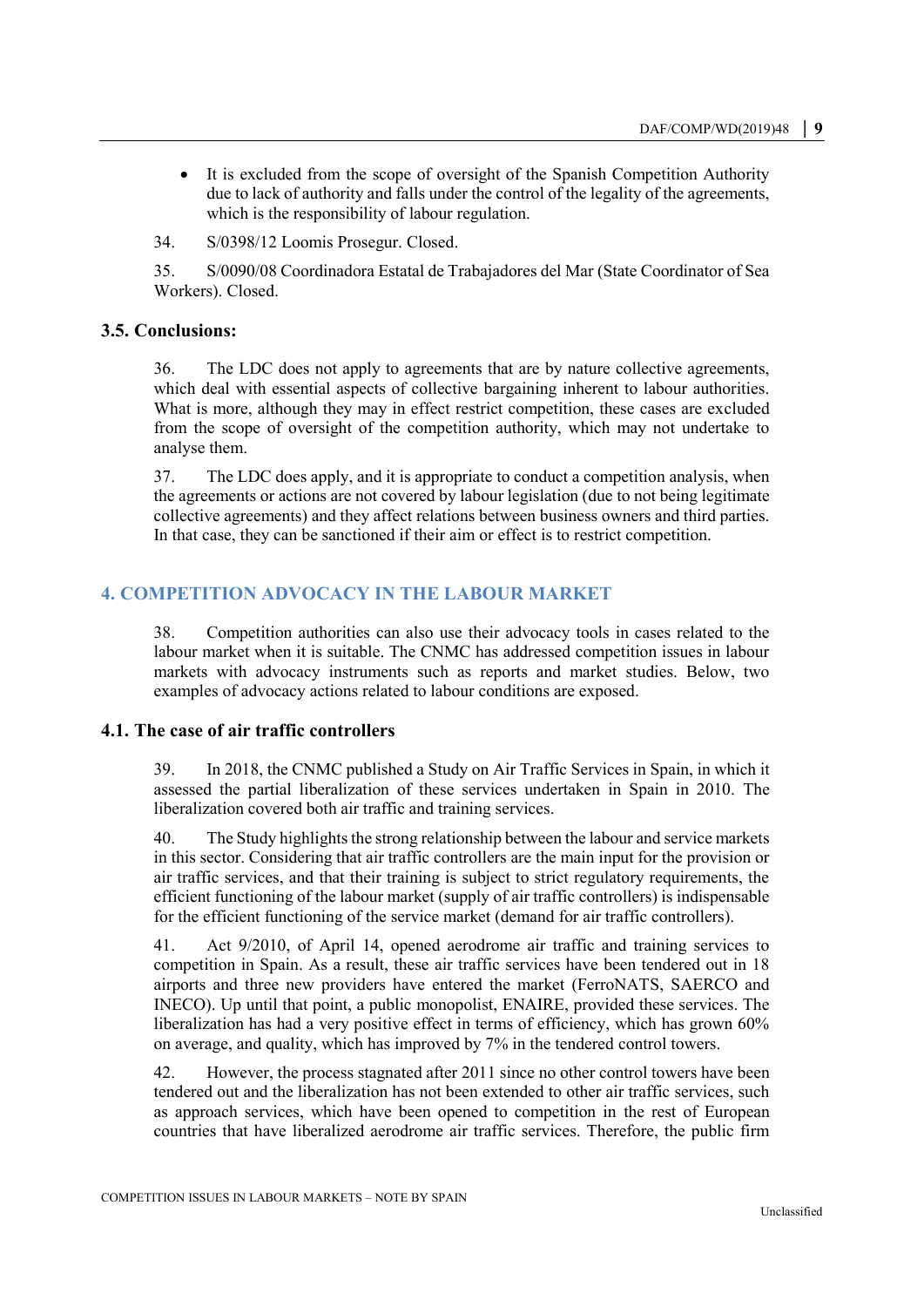#### **10 │** DAF/COMP/WD(2019)48

ENAIRE is still the only aerodrome air traffic services operator in all but 18 airports and the monopolist of the rest of air traffic services.

43. The 2010 reform also liberalized the provision of training services for air traffic controllers. Thus, they may be offered by any organization that has been certificated by a Member State supervision authority. However, this market has suffered a lack of dynamism, partly due to the absence of hiring processes of air traffic controllers until 2016. On the one hand, ENAIRE cut short its recruitment between 2010 and 2016 due to budgetary restrictions. On the other hand, entrant firms hired controllers when they started their operations in the liberalized towers (between 2012 and 2014) but had no need to hire any more until 2016, when ENAIRE started to do so.

44. The lack of hiring in the air traffic services market during these years led to low activity in the training market. There were low incentives to offer training as demand for it was also low: Training is costly, takes several months (up to a year) and the validity of licenses expires if its holder does not work within the periods established by the regulation. Before 2015, only one private firm entered the market of initial training (FTEJerez in 2011) to compete with the incumbent public firm (SENASA). Afterwards, two air traffic services providers started to compete: in 2015, SAERCO and in 2018, FerroNATS.

45. ENAIRE's 2016 recruitment process caused a significant movement of workers from the three private air traffic services providers to this firm because of the considerably higher salary offered by ENAIRE. These three firms had to hire new controllers to guarantee the continuity of the service provision, but the scarcity of candidates was an obstacle to fill the vacancies rapidly.

46. In this context, all the air traffic services providers signed a Protocol for a correct and orderly movement of air traffic controllers in October 2017, which aimed at limiting the effects of ENAIRE's recruiting on private operators.

47. To this end, the Protocol imposed publicity obligations on ENAIRE concerning its hiring policy. Moreover, among other commitments, the companies agreed not to hire controllers that worked for any of their competitors if the current employer gave notice in writing that they had not been replaced. The clause was however never applied in practice and the Protocol was eventually repealed in October 2018. This case illustrates how competition and labour relations affect one another: the lack of competition in the air traffic services market had adverse effects on the training market, impeding its development. At the same time, the absence of dynamism in the training market affects the labour market of air traffic controllers, since it makes it more difficult for air traffic services providers to substitute controllers who leave.

48. After analysing this sector, the CNMC concluded that the best way to solve these problems was to intensify competition in the provision of air traffic services. It recommended extending the scope of the liberalization both to more control towers and to approach control services. Apart from improving efficiency in the ATS market, this would make the training market more dynamic as well as competitive, and would facilitate the filling of air controllers' vacancies.

#### **4.2. Subrogation clauses in public concessions**

49. According to EU regulation , where competent authorities require public service operators to comply with certain social standards, tender documents shall list the staff